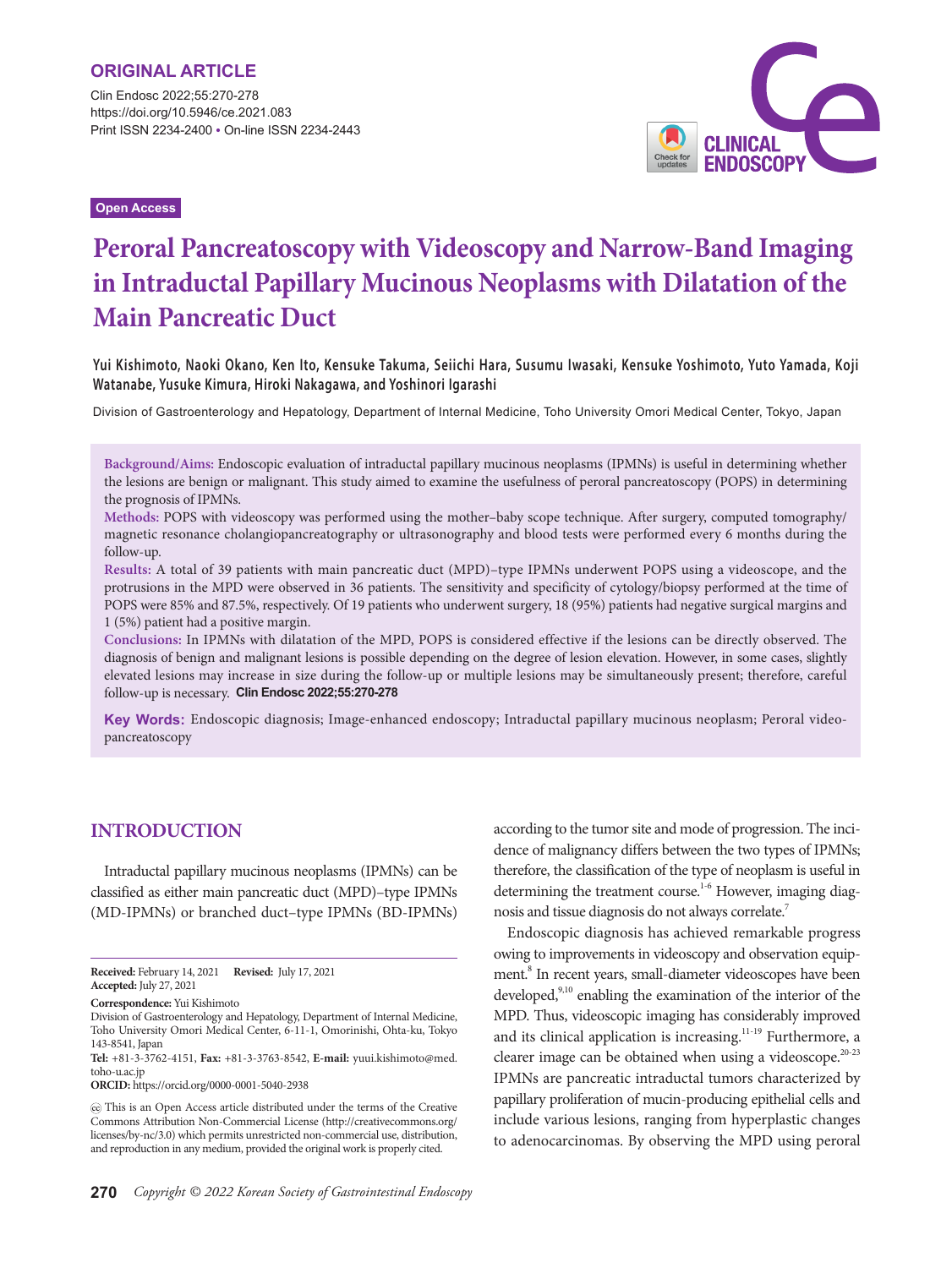pancreatoscopy (POPS), it is possible to directly inspect the elevated lesions and differentiate between benign and malignant types based on the lesion morphology. $24-28$ 

Since 2003, we have performed image-enhanced endoscopy (IEE) with POPS using a videoscope. With narrow-band imaging (NBI), small protrusions and vessels can be clearly observed within the pancreatic duct for endoscopic diagnosis, as previously reported.<sup>29</sup>

This study aimed to examine the usefulness of POPS in determining the prognosis of IPMNs.

## **MATERIALS AND METHODS**

#### **Subjects**

This single-center retrospective study enrolled 39 patients with IPMNs who were admitted to Toho University Medical Center Omori Hospital between April 2003 and September 2018. Imaging studies (e.g., computed tomography, ultrasonography, and magnetic resonance cholangiopancreatography) were performed, followed by POPS, in 39 cases. All patients had dilatation of the main papilla and MPD, as observed during endoscopic retrograde cholangiopancreatography (ERCP). This study included 27 male and 12 female patients with an average age of 68.4 years. Patients who could not undergo endoscopy because of chronic respiratory failure, heart failure, or other reasons were excluded from the study.

#### **Methods**

We performed POPS during ERCP using the mother–baby scope method with injection of saline. The mother scope used in the procedure was Olympus TJF-240 or TJF-260V (Olympus, Tokyo, Japan), and the baby scope was CHF-BP260, CHF-B260, or CHF-B290 (Olympus, Tokyo, Japan).

The EVIS240/EVIS260SL/EVISCLV-290SL system (Olympus, Tokyo, Japan) was used as the observation equipment. EVIS260SL was used from July 2007 to February 2013. Thereafter, from March 2013, EVISCLV-290SL was used for observation with IEE using NBI. Still and moving images were recorded on a hard disk using an electronic filing system.

The results of insertion of the baby scope into the MPD, characteristics of the target lesion site, morphology of protrusions, preoperative morphology, and histopathologic diagnosis were examined. The morphology of protrusions was classified into the following four types: sessile morphology (Is) (Fig. 1A and B), semipedunculated morphology (Isp) (Fig. 1C and D), villous morphology (Vil) (Fig. 2A and B ), and vegetative morphology (Veg) (Fig. 2C and D). $^{24,26}$  On the basis of preoperative pathologic findings, cytology was classified into classes 0, I, II, IIIa, IIIb, IV, and V and biopsy results were classified as follows: no tissue, hyperplasia, mild atypia, adenoma, and adenocarcinoma.

Patients in whom malignancy was suspected on the basis of the morphology of protrusions and cytology/biopsy findings underwent surgical resection. The preoperative pathologic diagnosis and the histologic interpretations of the resected specimens were performed by one or two experienced pathologists.

This study was approved by the Ethics Committee of Toho University Medical Center Omori Hospital (M20248), and written informed consent was obtained from all patients before the study.

#### **Statistical analysis**

All clinical and endoscopic variables were obtained from the database. For the purpose of analysis, cytologic specimens were categorized as positive (classes IIIb, IV, and V) or negative (classes I, II, and IIIa). Similarly, biopsy specimens were categorized as positive (adenocarcinoma) or negative (no tissue, hyperplasia, mild atypia, or adenoma). Sensitivity, specificity, and negative predictive values were calculated on the basis of the positive and negative findings of cytology and biopsy.

The long-term prognosis of all patients was examined using the Kaplan–Meier method and log-rank test, and the prognoses of benign and malignant lesions after endoscopic diagnosis were compared.

Statistical significance was set at *p* < 0.05. All statistical analyses were performed using JMP® software (SAS Institute Inc., Cary, NC, USA).

## **RESULTS**

#### **POPS and observation success rates**

We inserted the baby scope into the MPD in all 39 patients (Fig. 3). Protrusions in the MPD were observed using POPS in 36 patients (93%), and the observation was unsuccessful in 3 patients. The reasons for failure of the procedure were strong bending of the MPD in one patient and BD-IPMNs in two patients. These two patients were not included in the determination of prognosis. In one patient, the baby scope could not pass through the pancreatic neck because of the strong bending of the MPD at the transitional part of the pancreatic head, whereas branch-type IPMNs were observed in two patients. No lesions were observed in the MPD. From April 2004, the other 36 patients were observed with IEE using NBI. Post-ER-CP pancreatitis was not observed in the present study.

#### **Endoscopic findings**

The examination revealed 7 cases of the Is morphology, 10 cases of the Isp morphology, 10 cases of the Vil morphology,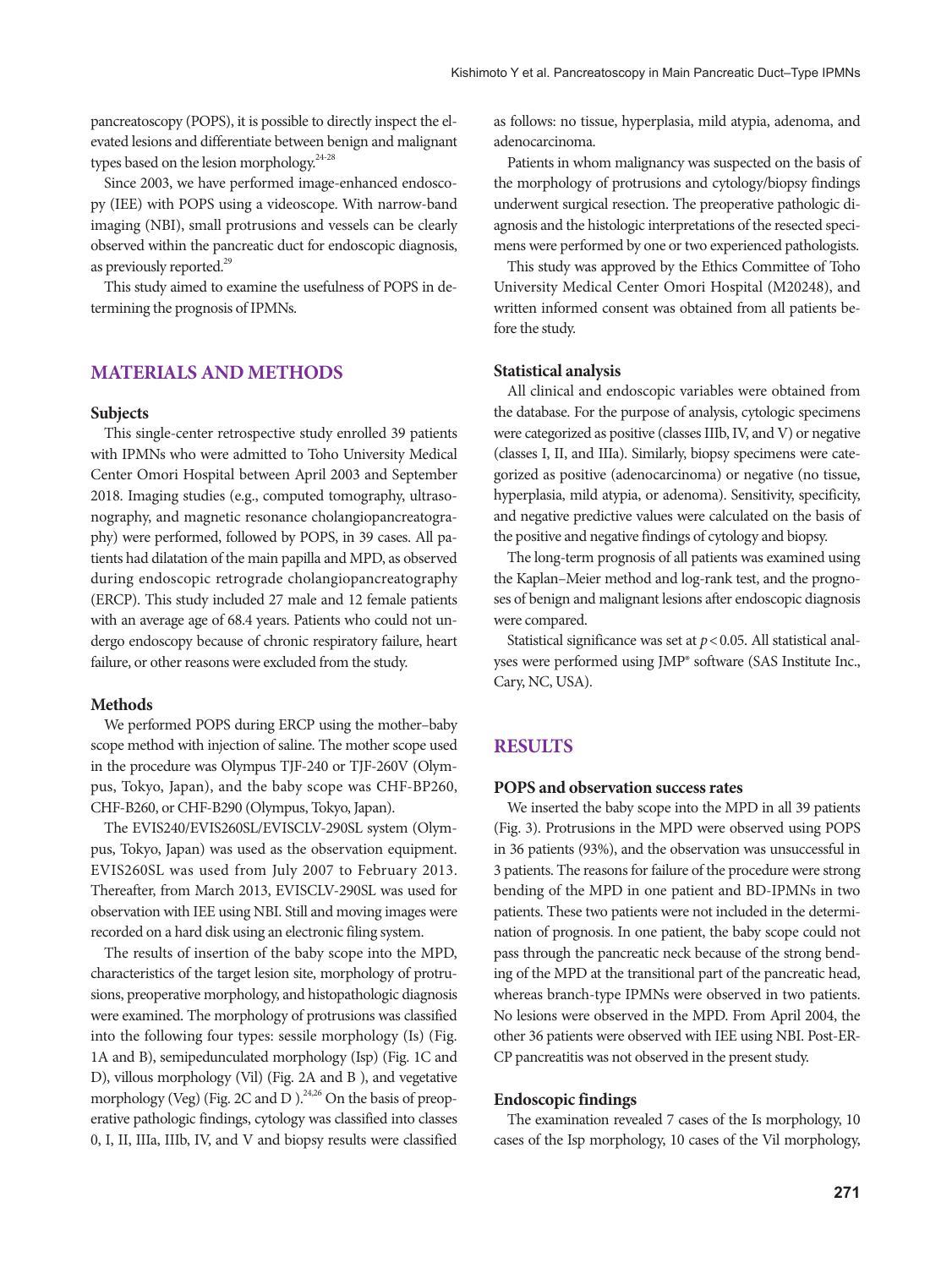

## Sessile morphology (Is)





Fig. 1. Peroral pancreatoscopy images of intraductal papillary mucinous neoplasms. (A, B) White-light imaging and narrow-band imaging of a sessile morpholgy. (C, D) White-light imaging and narrow-band imaging of a semipedunculated morphology.

#### Villous morphology (Vil)



Vegetative morphology (Veg)



Fig. 2. Peroral pancreatoscopy images of intraductal papillary mucinous neoplasms. (A, B) White-light imaging and narrow-band imaging of a villous morphology. (C, D) White-light imaging and narrow-band imaging of a vegetative morphology.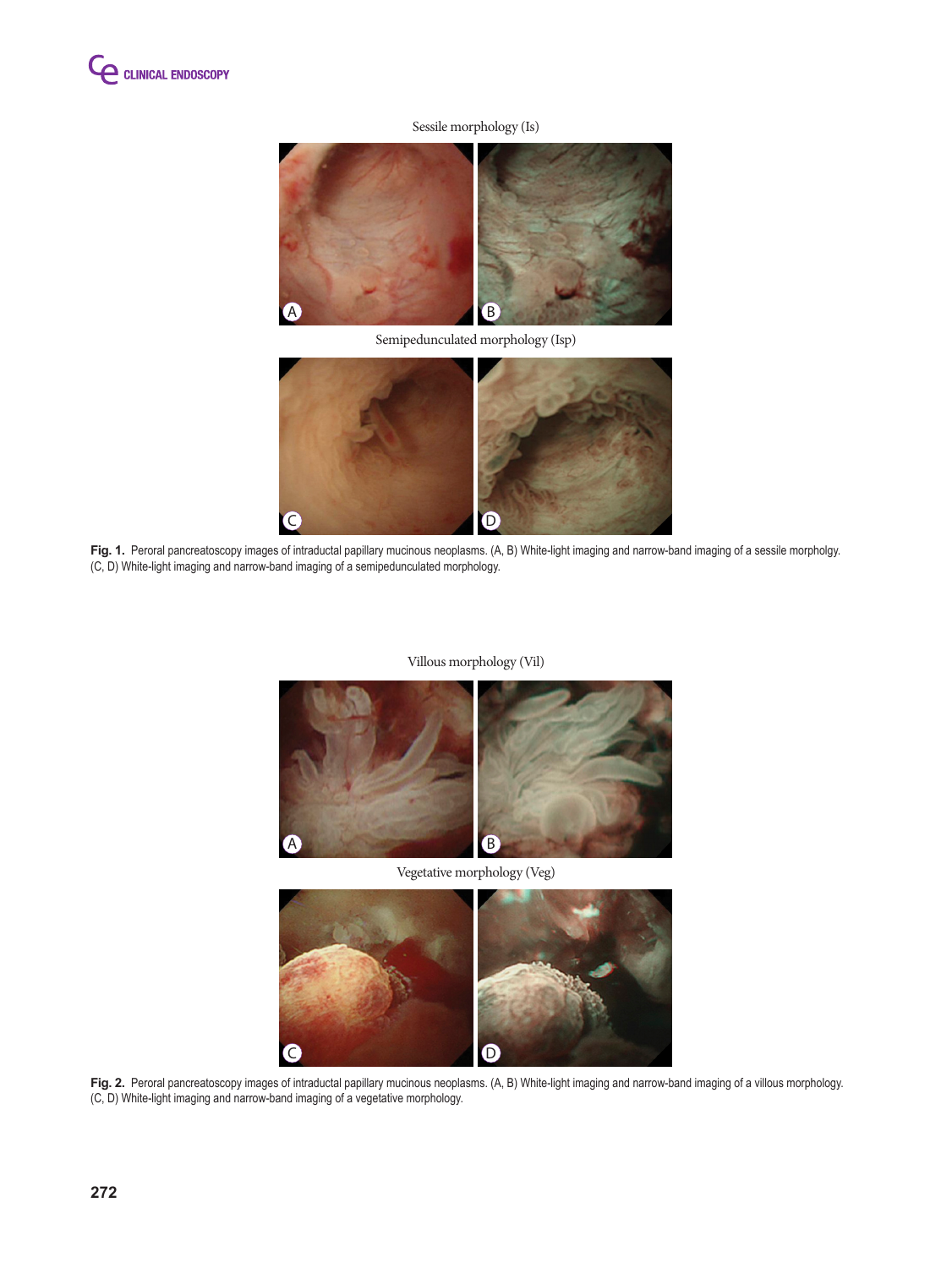and 9 cases of the Veg morphology (Table 1). Cytology was performed in 33 cases, and biopsy was performed in 8 cases; both cytology and biopsy were performed in 7 cases.

#### **Cytologic diagnosis**

On the basis of the cytologic findings, the Is morphology was class I in one case, class II in one case, class IIIa in three cases, and class 0 (no tissue) in two cases.

The Isp morphology was class I in none of the cases, class II in one case, class IIIa in four cases, class IIIb in two cases, class IV in one case, and class 0 (no tissue) in two cases. The Vil morphology was class II in one case, class IIIa in three cases, class IIIb in four cases, and class V in two cases. The Veg morphology was class IIIa in five cases, class IIIb in one case, class IV in one case, and class V in two cases.

#### **Biopsy findings**

One patient with the Isp morphology was diagnosed with hyperplasia; three patients with the Vil morphology were diagnosed with adenocarcinoma; one patient with the Vil morphology was diagnosed with mild atypia; and one and two patients with the Veg morphology were diagnosed with lowgrade adenoma and carcinoma, respectively.

#### **Accuracy of POPS and pathologic findings**

Cytology/biopsy had a diagnostic sensitivity of 85% and specificity of 87.5%. The positive and negative predictive values were 89.5% and 82.4%, respectively. Of the 19 patients who underwent surgery, 18 (95%) patients had negative margins and 1 (5%) patient had a positive margin.

### **Endoscopic morphology and clinical course**

All seven patients with the Is morphology were followed up (mean observation period, 81 months). The pathology of six patients remained unchanged. In one patient, the cyst increased in size and POPS reexamination showed a change to the Vil morphology. The cancer worsened, and the patient died after refusing surgical intervention (at 113 months) (Fig. 4).

Of the 10 patients with the Isp morphology, 7 patients were followed up and all of them survived (mean observation period, 107 months). Of them, two patients had severe atypia. One patient had multiple lesions consisting of mild atypia in the head of the pancreas and invasive adenocarcinoma in the body and tail of the pancreas. The remaining patient had gastric cancer and IPMN (moderate atypia) simultaneously and underwent gastropancreatoduodenectomy (Fig. 5).



**Fig. 3.** Study flowchart. IPMN, intraductal papillary mucinous neoplasm; MPD, main pancreatic duct; POPS, peroral pancreatoscopy

|                                    | Is $(n=7)$ | $\text{Isp}(n=10)$ | $Vil(n=10)$                                                                 | $Veg(n=9)$ |
|------------------------------------|------------|--------------------|-----------------------------------------------------------------------------|------------|
| Sex: M/F                           | 3/4        | 10/0               | 6/4                                                                         | 6/3        |
| Average age (years)                | 74.2       | 65.8               | 67.9                                                                        | 70.7       |
| Surgery $+/-$                      | 0/7        | 6/4                | 6/4                                                                         | 7/2        |
| Pathologic diagnosis after surgery | NA         |                    | Adenocarcinoma: 3, atypia: 3 Adenocarcinoma: 5, atypia: 1 Adenocarcinoma: 7 |            |

#### **Table 1.** Endoscopic Classification of Protrusions

F, female; Is, sessile morphology; Isp, semipedunculated morphology; M, male; NA, not applicable; Veg, vegetative morphology; Vil, villous morphology.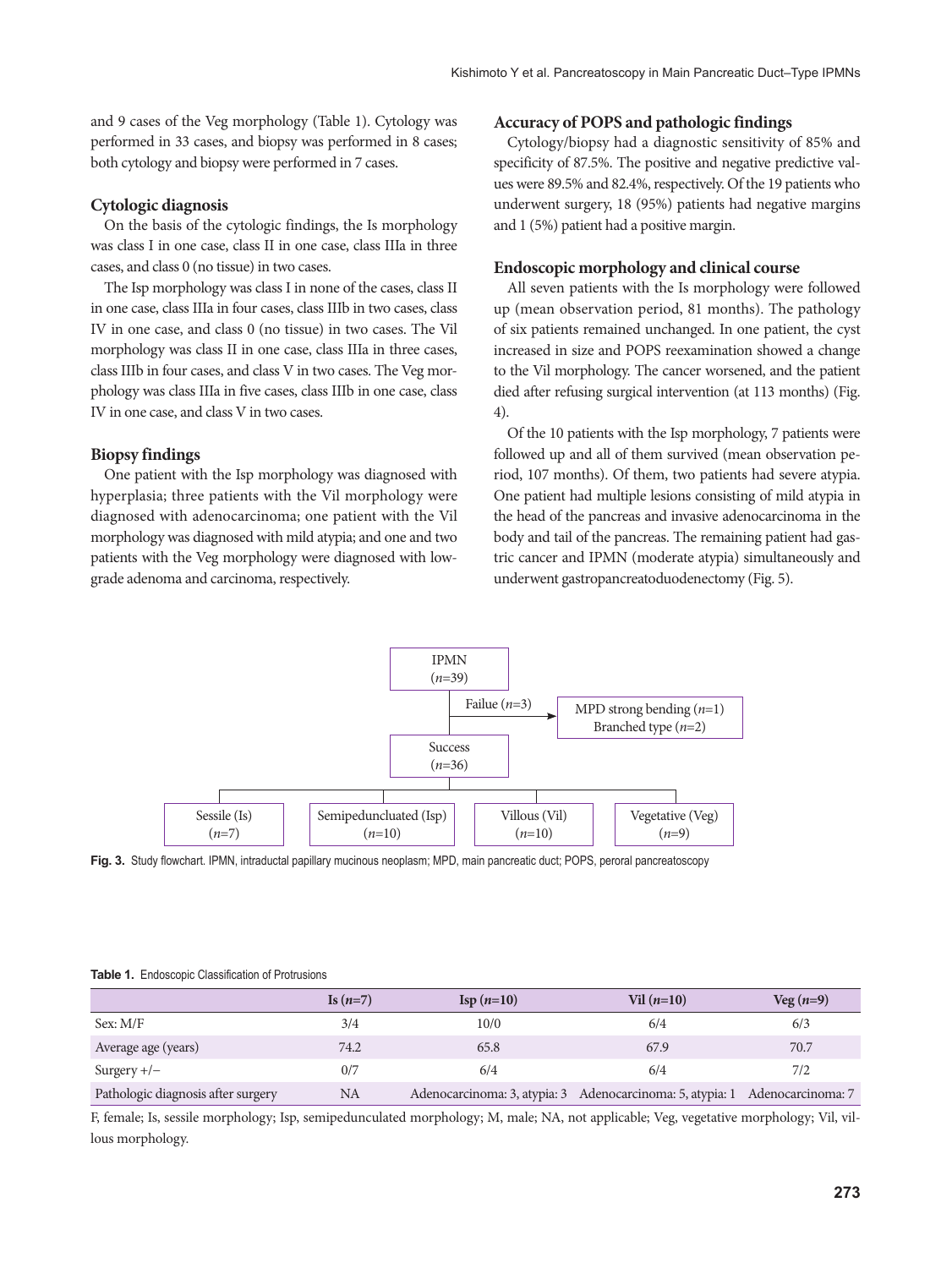Among the 10 patients with the Isp morphology, 6 underwent surgery (3 patients with cancer and 3 patients with benign lesions). The reasons for surgery were cytologic diagnosis of class IIIb in three patients, diagnosis of class IVb in one patient, simultaneous resection of gastric cancer in one patient, and repetitive pancreatitis in one patient (Fig. 5).

During the follow-up, three deaths occurred. One death was due to cancer (at 45 months), and two deaths were due to other diseases (at 41 and 84 months) (Fig. 5).

Among the 10 patients with the Vil morphology, 6 patients underwent surgery. Of these six patients, two had invasive adenocarcinoma, one had microinvasion, two had noninvasive adenocarcinoma, and one had severe atypia. After the surgery, four patients were alive and two patients died (one patient with cancer and one patient without cancer). The four patients who did not undergo surgery were followed up without treatment. Of them, one patient was alive and three patients died (two patients died of cancer and one patient died of respiratory failure) (Fig. 6).

Surgery was performed in seven of the nine patients with the Veg morphology (seven patients with adenocarcinoma)

(Fig. 7). Of the seven patients who underwent surgery, six survived with an average observation period of 85 months, and one patient died after postoperative recurrence (at 53 months). The two patients who refused surgery showed an increased tendency for malignant transformation; however, there was no invasion to other organs, and they were still alive during the study period.

In the comparison between the Is  $+$  Isp and Vil  $+$  Veg groups, the Kaplan–Meier method showed a 50% survival period of 239 months in the Is + Isp group and 133 months in the Vil  $+$  Veg group, indicating that the overall survival of the Is  $+$  Isp group was longer than that of the Vil  $+$  Veg group; however, no significant difference was observed  $(p=0.1473)$ (Fig. 8). Long-term prognosis (excluding deaths from other illnesses) was classified as benign or malignant according to the preoperative endoscopic diagnosis. The overall survival tended to be longer in the benign group than in the malignant group; however, no significant difference was observed  $(p=0.1114)$ (Fig. 9). Analyses with  $\chi^2$  testing were not possible because of the small number of patients in this study.



**Fig. 4.** Prognosis of sessile morphology (Is): endoscopic morphology and clinical course. Ca, Adenocrcinoma. M, months.



**Fig. 5.** Prognosis of semipedunculated morphology (Isp). M, months.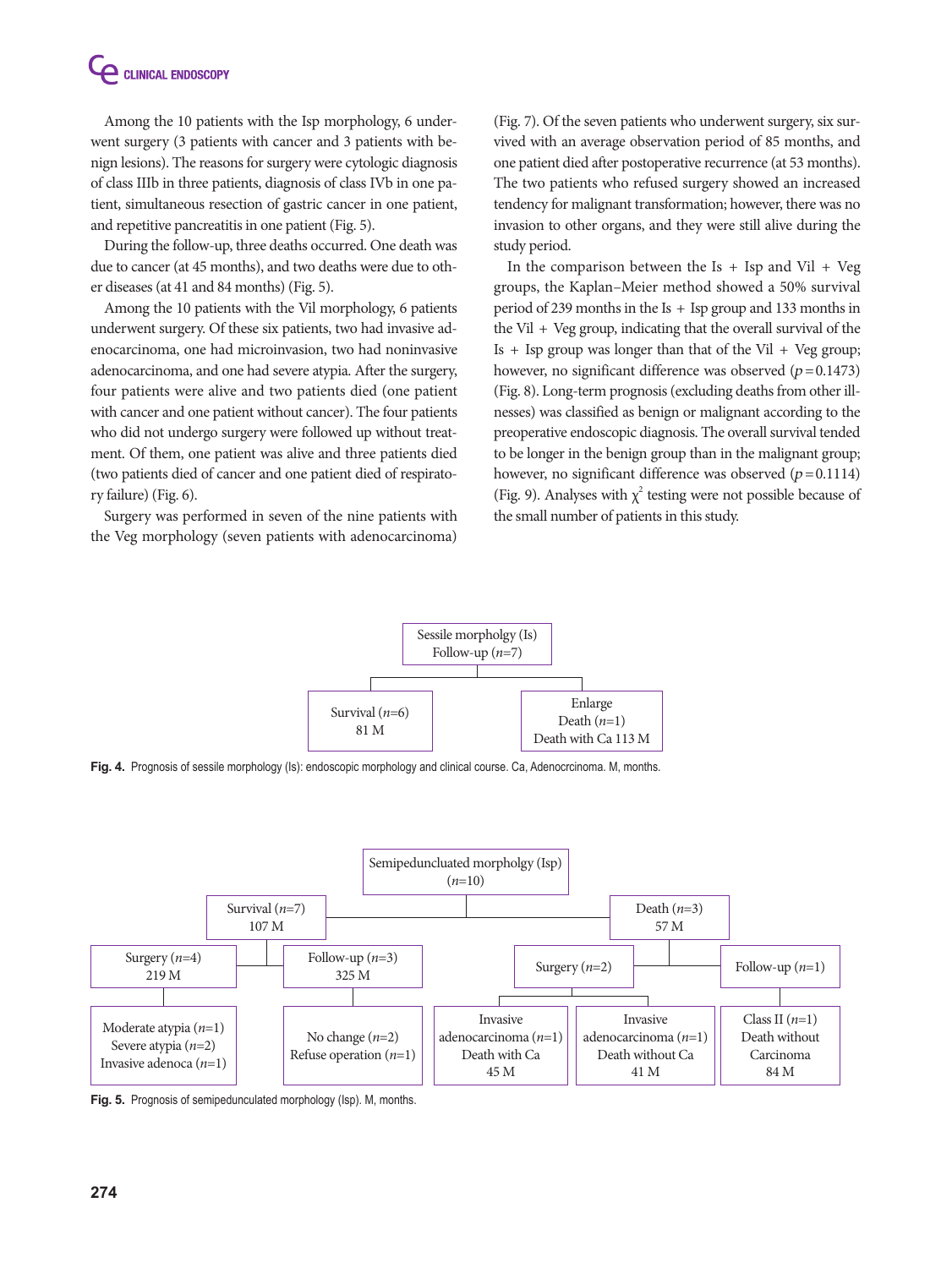

**Fig. 6.** Prognosis of villous morphology (Vil). M, months.



Fig. 7. Prognosis of vegetative morphology (Veg). Ca, Adenocrcinoma; M, months.



Fig. 8. Prognosis of sessile morphology (Is) + semipedunculated morphology (Isp) versus villous morphology (Vil) + vegetative morphology (Veg).



**Fig. 9.** Comparison of prognosis between the benign and malignant groups based on endoscopic diagnosis.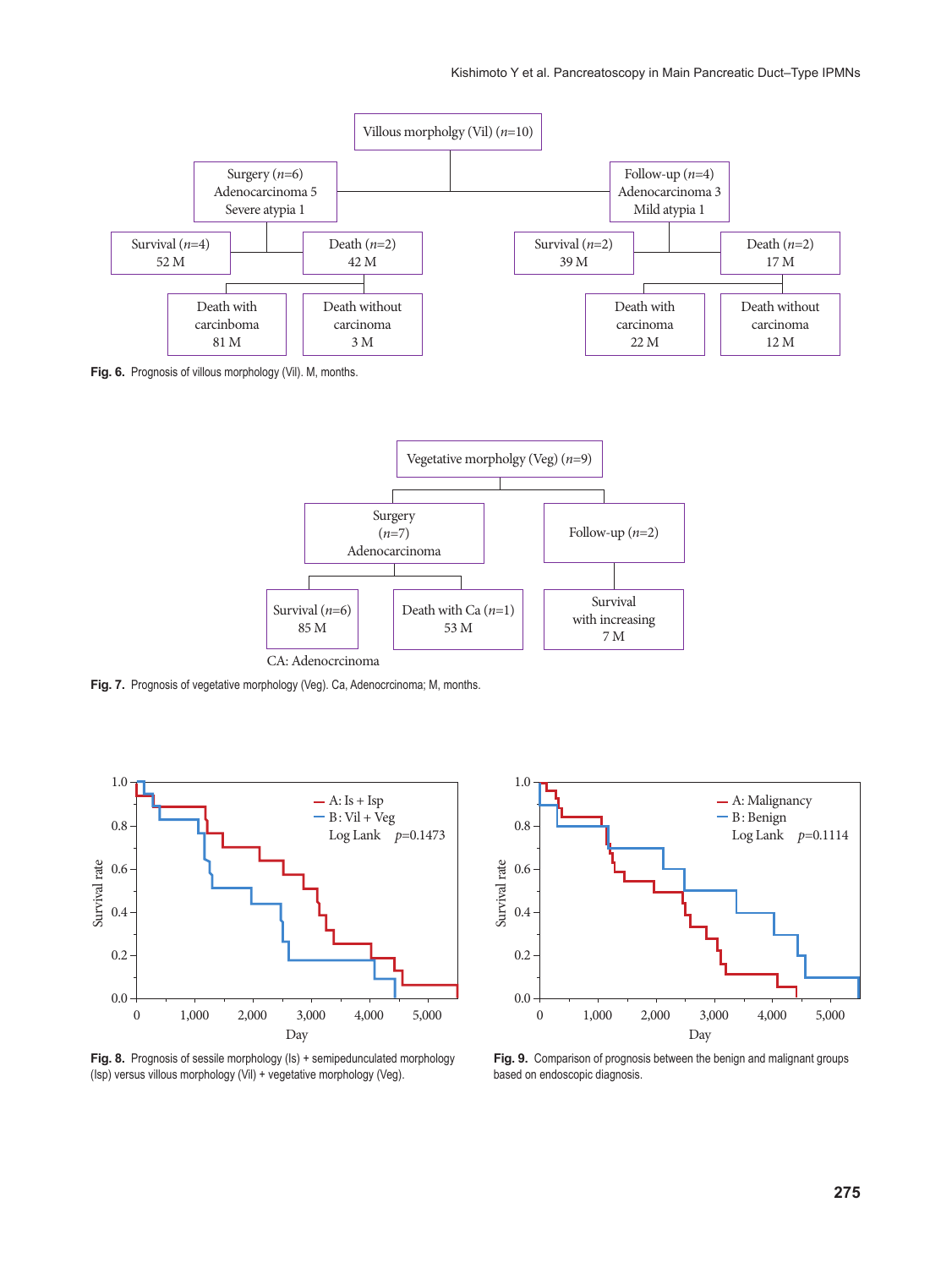

# **DISCUSSION**

In this single-center retrospective study, POPS was used to examine the endoscopic morphology and prognosis of IPMNs. The diagnostic sensitivity and specificity of cytology and biopsy were high in the Vil and Veg groups. With respect to prognosis based on preoperative endoscopic diagnosis, the benign group showed longer overall survival than the malignant group ( $p = 0.1114$ ). In the study by El Hajj et al.,<sup>30</sup> postoperative pancreatitis was observed in approximately 4% of the patients; however, in our study, none of the patients had postoperative pancreatitis or other complications.

MD-IPMNs are characterized by ductal dilatation and intraductal papillary growth that can become malignant in  $65-70%$  of the patients. $31$  Although initial diagnostic efforts rely on radiographic imaging and cystic fluid analysis, these modalities have limited sensitivity and they are often unable to differentiate benign from malignant lesions.<sup>1,32</sup>

Patients with MD-IPMNs have a 5-year survival rate of 31– 54% after resection, $32$  which is a relatively good survival rate for pancreatic cancer, and surgery should be selected if malignant transformation is suspected. According to a follow-up observational report on nonresected BD-IPMNs, the frequency of progression to high-risk IPMNs was 0–0.3% during the follow-up period, and BD-IPMNs with no evidence of highrisk features had a favorable course; however, the incidence of pancreatic cancer with IPMN was relatively high, and the 5-year survival rate of patients with pancreatic cancer with IPMN was 2.2-8.8%.<sup>4,33-35</sup>

Previous reports have shown the benefits of POPS and NBI with POPS. In 2002, Hara et al.<sup>27,28</sup> effectively diagnosed benign and malignant lesions using a combination of POPS and intraductal ultrasonography (IDUS) for IPMNs and reported a large neoplastic lesion with a fish-egg-like appearance<sup>28</sup> on endoscopy and a nodule  $\geq$  4 mm in size on IDUS, with an 88% malignancy rate. The 3-year cumulative survival rate of IPMN resection cases was 95%; 1 of 40 cases had a positive surgical margin, and POPS was reported to be effective in determining the resection line. $36$  In our department, when using POPS alone, large, elevated lesions were often malignant, with a sensitivity of 85%. The rate of accurate diagnosis was also high.

The prognosis of class I lesions is good, and follow-up is considered useful. Dye endoscopy is performed to detect small lesions in the digestive tract; however, POPS is not performed in the pancreatic duct, as it may cause acute pancreatitis. Therefore, it is difficult to diagnose flat lesions. However, the introduction of IEE with NBI enabled color and structural enhancement of the pancreatic duct and facilitated the detection of small, elevated lesions. Using NBI, it is possible to confirm

the presence or absence of tumor vessels, which is considered to aid the diagnosis of benign and malignant lesions. It is impossible to insert a scope into the MPD in cases in which the MPD diameter is small; however, it is possible to distinguish benign and malignant lesions in cases of IPMNs in which the MPD diameter is large.

We examined the prognosis according to the morphologic classification obtained from the imaging diagnosis. In our study participants, Is cases had an increasing tendency, Isp cases were categorized as class IV or IIIb based on cytology, and Vil and Veg cases were malignant; hence, surgery was indicated.

IPMNs are usually diagnosed using ultrasonography and magnetic resonance cholangiopancreatography. For the diagnosis of benign and malignant conditions, endoscopic ultrasonography (Fukuoka guidelines for the management of  $IPMNs$ <sup>37</sup> and  $IDUS<sup>28</sup>$  are used to measure the pattern of cysts and the height of elevated lesions.<sup>38</sup> Although these are effective for large protrusions, it may be challenging to visualize the border of flat lesions using IDUS or endoscopic ultrasonography.

In this study, cytology/biopsy performed at the time of POPS had sensitivity and specificity values of 85% and 87.5%, respectively. Furthermore, if a scope can be inserted into the target site for diagnosing malignancy requiring surgical resection, it is considered useful in determining the resection line before surgery. With respect to the ability of POPS to determine the resection line, the margin was negative and positive in 95% and 5% of the patients, respectively. Hence, it was considered effective in diagnosing small lesions and in determining the surgical resection line, as also reported by Hara et al.<sup>28</sup> When IPMNs were observed for a long time based on the endoscopic morphology of the tumor, the prognosis was considered poor in the case of large, elevated lesions. However, cases that were followed up without surgery were often benign, and the long-term prognosis of such cases may be good.

This study had some limitations. As it was a single-center study, the number of cases was small. Moreover, this was a retrospective study; therefore, multicenter, prospective studies with long-term follow-up periods are required to validate our findings.

Endoscopic diagnosis of IPMNs was performed by combining videoscopy and NBI, resulting in a clear image that helped in diagnosing blood vessel patterns and small ridges of the mucous membrane. Similarly, it was possible to diagnose benign and malignant IPMNs based on the type of protrusions. The ability to determine the surgical resection line was equally useful. Additionally, it was possible to estimate the long-term prognosis based on morphology. Strict follow-up was considered necessary in patients with small protrusions and tumor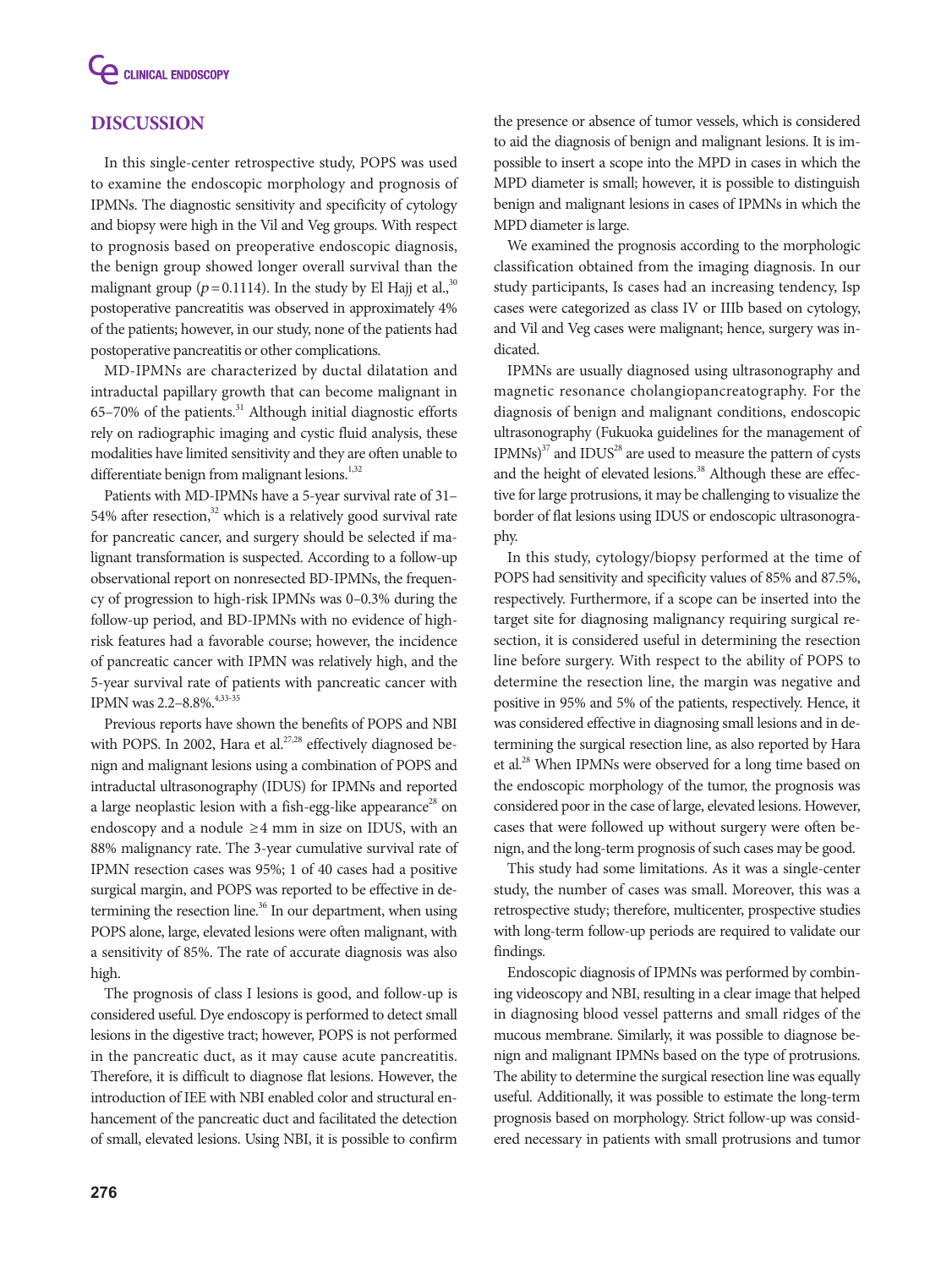blood vessels. Nevertheless, further studies with a long-term follow-up are needed in the future.

#### Conflicts of Interest

The authors have no potential conflicts of interest.

# Funding

None.

#### Acknowledgments

We thank the Department of Gastroenterology and Hepatology for their cooperation in conducting this study. We also thank the staff of the endoscopy and radiation departments for performing peroral pancreatoscopy. We would also like to express our gratitude to the professors at the Department of Surgical Pathology, Omori Hospital, for their help with tissue diagnosis and cytology.

#### Author Contributions

Conceptualization: Yui Kishimoto , Yoshinori Igarashi, Naoki Okano

Data curation and formal analysis: YK, Ken Ito, Kensuke Takuma, Seiichi Hara, Susumu Iwasaki, Kensuke Yoshimoto, Koji Watanabe, Yuuto Ymada, Hiroki Nakagawa

Writing-original draft: Yuusuke Kimura

Writing-review & editing: YK, YI

#### ORCID

| Yui Kishimoto      | https://orcid.org/0000-0001-5040-2938 |
|--------------------|---------------------------------------|
| Naoki Okano        | https://orcid.org/0000-0002-9759-1374 |
| Ken Ito            | https://orcid.org/0000-0001-5559-0990 |
| Kensuke Takuma     | https://orcid.org/0000-0003-3294-8990 |
| Seiichi Hara       | https://orcid.org/0000-0003-4507-5412 |
| Susumu Iwasaki     | https://orcid.org/0000-0001-8390-6032 |
| Kensuke Yoshimoto  | https://orcid.org/0000-0002-7427-7059 |
| Yuto Yamada        | https://orcid.org/0000-0002-8065-9037 |
| Koji Watanabe      | https://orcid.org/0000-0001-7636-4001 |
| Yusuke Kimura      | https://orcid.org/0000-0002-5953-3843 |
| Hiroki Nakagawa    | https://orcid.org/0000-0001-9077-9289 |
| Yoshinori Igarashi | https://orcid.org/0000-0002-9345-1649 |

## **REFERENCES**

- 1. Tanaka M, Fernández-del Castillo C, Adsay V, et al. International consensus guidelines 2012 for the management of IPMN and MCN of the pancreas. Pancreatology 2012;12:183-197.
- 2. Nagai K, Doi R, Kida A, et al. Intraductal papillary mucinous neoplasms of the pancreas: clinicopathologic characteristics and long-term follow-up after resection. World J Surg 2008;32:271-278; discussion 279- 280.
- 3. Hwang DW, Jang JY, Lee SE, Lim CS, Lee KU, Kim SW. Clinicopathologic analysis of surgically proven intraductal papillary mucinous neoplasms of the pancreas in SNUH: a 15-year experience at a single academic institution. Langenbecks Arch Surg 2012;397:93-102.
- 4. Crippa S, Fernández-Del Castillo C, Salvia R, et al. Mucin-producing neoplasms of the pancreas: an analysis of distinguishing clinical and epidemiologic characteristics. Clin Gastroenterol Hepatol 2010;8:213-219.
- 5. Schnelldorfer T, Sarr MG, Nagorney DM, et al. Experience with 208 resections for intraductal papillary mucinous neoplasm of the pancreas. Arch Surg 2008;143:639-646; discussion 646.
- 6. Nara S, Onaya H, Hiraoka N, et al. Preoperative evaluation of invasive and noninvasive intraductal papillary-mucinous neoplasms of the

pancreas: clinical, radiological, and pathological analysis of 123 cases. Pancreas 2009;38:8-16.

- 7. Fritz S, Klauss M, Bergmann F, et al. Pancreatic main-duct involvement in branch-duct IPMNs: an underestimated risk. Ann Surg 2014;260:848- 855; discussion 855-856.
- 8. Robles-Medranda C, Valero M, Soria-Alcivar M, et al. Reliability and accuracy of a novel classification system using peroral cholangioscopy for the diagnosis of bile duct lesions. Endoscopy 2018;50:1059-1070.
- 9. Tajiri H. Diagnostic evaluation of pancreatic carcinoma and chronic pancreatitis by pancreatoscopy. Diagn Ther Endosc 1997;3:177-182.
- 10. Sugiyama M, Atomi Y, Saito M. Intraductal papillary tumors of the pancreas: evaluation with endoscopic ultrasonography. Gastrointest Endosc 1998;48:164-171.
- 11. Igarashi Y, Ukita T, Inoue H, et al. Clinical evaluation of the peroral cholangioscopy using a new videoscope. Diagn Ther Endosc 1999;5:231- 237
- 12. Kodama T, Sato H, Horii Y, et al. Pancreatoscopy for the next generation: development of the peroral electronic pancreatoscope system. Gastrointest Endosc 1999;49:366-371.
- 13. Kobayashi M. A study for the improvement of diagnostic ability of ultra-thin pancreatoscope: comparison of histological findings and application of image processing. Gastroenterological Endoscopy 1996; 38:2147-2159.
- 14. Uehara H, Nakaizumi A, Tatsuta M, et al. Diagnosis of carcinoma in situ of the pancreas by peroral pancreatoscopy and pancreatoscopic cytology. Cancer 1997;79:454-461.
- 15. Tajiri H, Kobayashi M, Ohtsu A, Ryu M, Yoshida S. Peroral pancreatoscopy for the diagnosis of pancreatic diseases. Pancreas 1998;16:408-412.
- 16. Jung M, Zipf A, Schoonbroodt D, Herrmann G, Caspary WF. Is pancreatoscopy of any benefit in clarifying the diagnosis of pancreatic duct lesions? Endoscopy 1998;30:273-280.
- 17. Kodama T, Koshitani T, Sato H, et al. Electronic pancreatoscopy for the diagnosis of pancreatic diseases. Am J Gastroenterol 2002;97:617-622.
- 18. Adler DG. Pancreatoscopy for pancreatic duct stones. Gastrointest Endosc 2014;79:208.
- 19. Yasuda K, Sakata M, Ueda M, Uno K, Nakajima M. The use of pancreatoscopy in the diagnosis of intraductal papillary mucinous tumor lesions of the pancreas. Clin Gastroenterol Hepatol 2005;3:S53-S57.
- 20. Igarashi Y, Okano N, Satou D, Miura T, Miki K. Peroral cholangioscopy using a new thinner videoscope (chf-B260). Dig Endosc 2005;17:S63-S66.
- 21. Muto M, Sano Y, Fujii S, Ochiai A, Yoshida S. Endoscopic diagnosis of intraepithelial squamous neoplasia in head and neck and esophageal mucosal sites. Dig Endosc 2006;18:S2-S5.
- 22. Kodama T, Imamura Y, Sato H, et al. Feasibility study using a new small electronic pancreatoscope: description of findings in chronic pancreatitis. Endoscopy 2003;35:305-310.
- 23. Ringold DA, Shah RJ. Peroral pancreatoscopy in the diagnosis and management of intraductal papillary mucinous neoplasia and indeterminate pancreatic duct pathology. Gastrointest Endosc Clin N Am 2009;19:601- 613.
- 24. Parbhu SK, Siddiqui AA, Murphy M, et al. Efficacy, safety, and outcomes of endoscopic retrograde cholangiopancreatography with peroral pancreatoscopy: a multicenter experience. J Clin Gastroenterol 2017;51:e101-e105.
- 25. Yamao K, Ohashi K, Nakamura T, et al. Evaluation of various imaging methods in the differential diagnosis of intraductal papillary-mucinous tumor (IPMT) of the pancreas. Hepatogastroenterology 2001;48:962- 966.
- 26. Yamaguchi T, Hara T, Tsuyuguchi T, et al. Peroral pancreatoscopy in the diagnosis of mucin-producing tumors of the pancreas. Gastrointest Endosc 2000;52:67-73.
- 27. Mukai H, Yasuda K, Nakajima M. Differential diagnosis of mucin-producing tumors of the pancreas by intraductal ultrasonography and peroral pancreatoscopy. Endoscopy 1998;30:A99-A102.